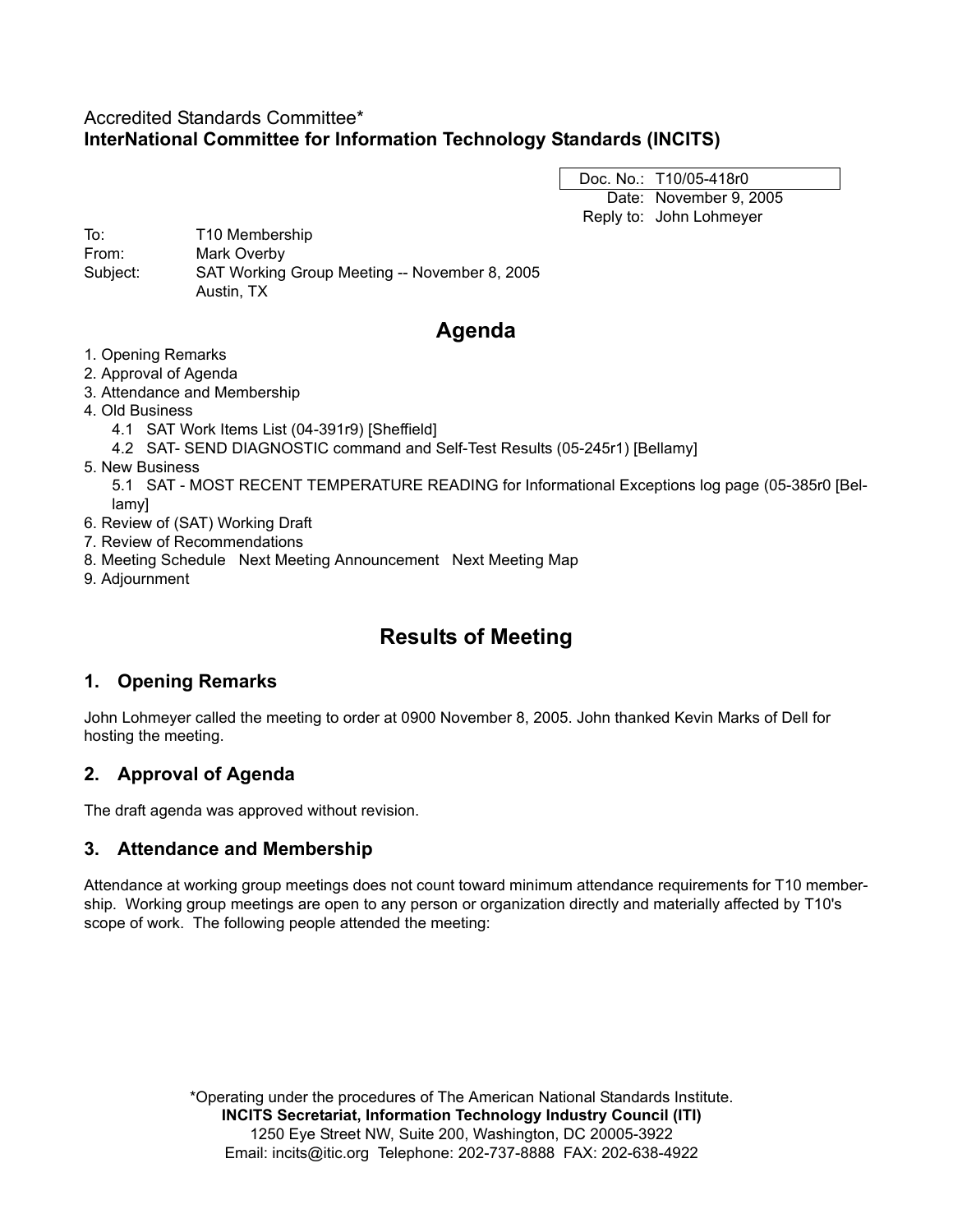| Name                 | S | Organization                 |
|----------------------|---|------------------------------|
| Mr. Ron Roberts      |   | A Broadcom Corp.             |
| Mr. Kevin Marks      | Ρ | Dell, Inc.                   |
| Mr. Kenneth Hirata   | A | Emulex                       |
| Mr. Ralph O. Weber   | Ρ | ENDL Texas                   |
| Mr. Wayne Bellamy    | V | Hewlett Packard Co.          |
| Mr. Dan Colegrove    | P | Hitachi Global Storage Tech. |
| Mrs. Vicky Duerk     | V | Intel                        |
| Mr. Robert Sheffield | P | Intel Corp.                  |
| Mr. Robert Payne     | Ρ | Iomega Corp.                 |
| Mr. Steve Johnson    | V | LSI Logic Corp.              |
| Mr. John Lohmeyer    | Ρ | LSI Logic Corp.              |
| Mr. Avraham Shimor   | Ρ | M-Systems                    |
| Mr. Greg Elkins      | V | Marvell Semiconductor        |
| Mr. Mark Evans       | Ρ | Maxtor Corp.                 |
| Mr. Mark Overby      | Ρ | Nvidia Corp.                 |
| Mr. William Martin   | Ρ | Sierra Logic, Inc.           |
| Mr. Curtis Stevens   | Ρ | Western Digital              |
| Mr. Rich Ramos       | Ρ | Xyratex                      |
|                      |   |                              |

18 People Present

|  |                   |  | Status Key: P - Principal |  |
|--|-------------------|--|---------------------------|--|
|  | A, A# - Alternate |  |                           |  |
|  | AV                |  | Advisory Member           |  |
|  | т.                |  | - Liaison                 |  |
|  | $\overline{V}$    |  | - Visitor                 |  |

## **4. Old Business**

#### **4.1 SAT Work Items List (04-391r9) [Sheffield]**

Bob Sheffield reviewed the current work items list. He noted that the only two remaining critical items were the revision of test unit ready and the send diagnostic proposal. A discussion was held and it was suggested that the last two proposals be recommended for inclusion in December (assuming acceptability and the requisite votes), the plenary approves the recommendations in January, and then John Lohmeyer can send out the letter ballot as quickly following the January plenary as Bob can get him a draft.

#### **4.2 SAT - SEND DIAGNOSTIC Command and Self Test Results (05-245r1) [Bellamy]**

Wayne Bellamy reviewed the latest revision of his proposal to map SEND DIAGNOSTIC into ATA actions. Wayne reviewed the revision history of the proposal to remind the attendees of the changes.

Ralph Weber noted that the entries in the table were rapidly approaching a length that makes the table too large. Ralph also noted the use of quotation marks in the document and that they should be removed. Bob Sheffield also noted that the numeric versions of the ATA opcodes were not necessary and should be removed. Mark Overby noted that the way the description of the translation of the self-test execution was difficult to understand. Kevin Marks and Ralph both suggested that the name used for the field from ATA be used here to create the mapping, this would eliminate the necessity of explaining the field mapping in the ATA status byte. Wayne agreed to make that change.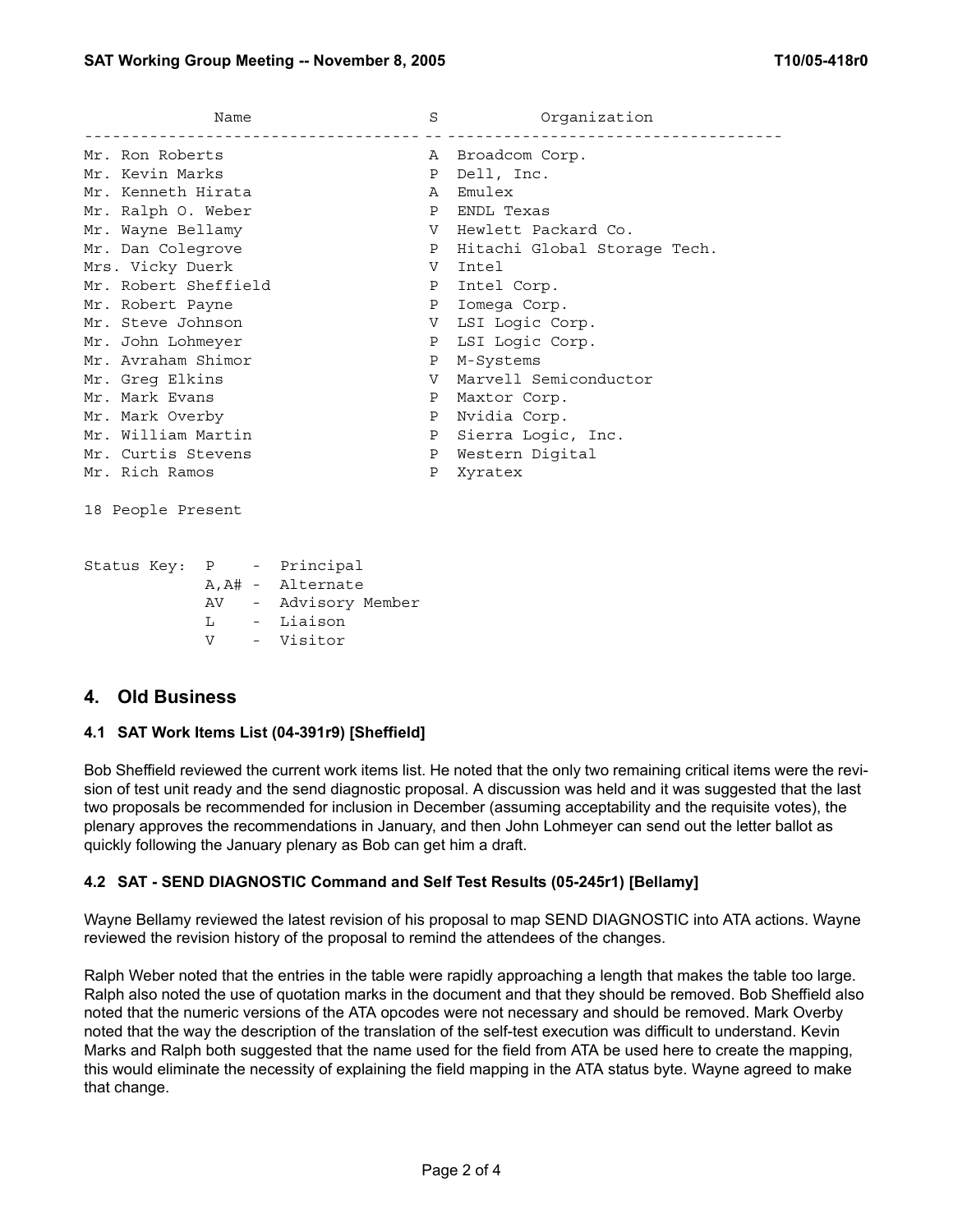Bill Martin asked for some additional wording around the default self test. Mark pointed out that using execute device diagnostics has some severe side effects. A lengthy discussion was held about this point and the fact that further text would be needed in order to make this work properly. Bill suggested that in the event that execute device diagnostics should be undesired, an alternative would be to read the first LBA, the last LBA, and some number of LBA inbetween.

Wayne agreed to revise his proposal and bring in a new version and the next meeting.

## **5. New Business**

#### **5.1 SAT - MOST RECENT TEMPERATURE READING for Informational Exceptions log page (05-385r0) [Bellamy**

Wayne Bellamy reviewed his proposal for reporting a temperature from an ATA device and mapping that information into the informational exceptions log page. Bob Sheffield noted that the may for using SCT could be a shall. Mark Overby noted that because SCT was early in adoption and there are other ways of getting the information, a shall would be premature. Steve Johnson suggested a should would work and all agreed that would be appropriate. Wayne made that change. Wayne Bellamy moved, Curtis Stevens seconding, that 05-385r0, as revised, be recommended for inclusion into SAT. The motion passed with unanimous consent.

# **6. Review of (SAT) Working Draft**

Bob Sheffield led a review of revision 6 of the working draft. Bob noted that all of the editors notes had now been, or were in the process of being addressed. Wayne Bellamy noted some differences between his proposal for the error mapping that had been voted for inclusion and what was in the draft. Bob made some changes to make this more in line with what was in the proposal and Wayne agreed this reflected the proposal correctly. Bob reviewed the editor's notes with the current status of the resolutions of those notes.

There was discussion about if the standard needs to have any discussion of single target / single LUN versus single target / multiple LUN mappings of ATA devices. The general feeling of the attendees was that the standard need not address this, but perhaps an informative annex in SAT-2 could be useful.

Bob then led a page turn review of the document and asked for feedback from the attendees on any other concerns they have with the current revision of the SAT document.

## **7. Review of Recommendations**

The following items were recommended to the plenary for inclusion into SAT:

October WG Meeting: 05-364r1 SAT comparison of SCSI and ATA queuing 05-359r2 SAT: Control mode page translation

November WG Meeting: 05-385r1 SAT - MOST RECENT TEMPERATURE READING for Informational Exceptions Log Page

## **8. Meeting Schedule**

A SAT Working Group meeting is scheduled for:

Monday December 12, 2005 from 9:00 a.m. to 5:00 p.m. in Las Vegas, NV at the Golden Nugget, hosted by **HGST**